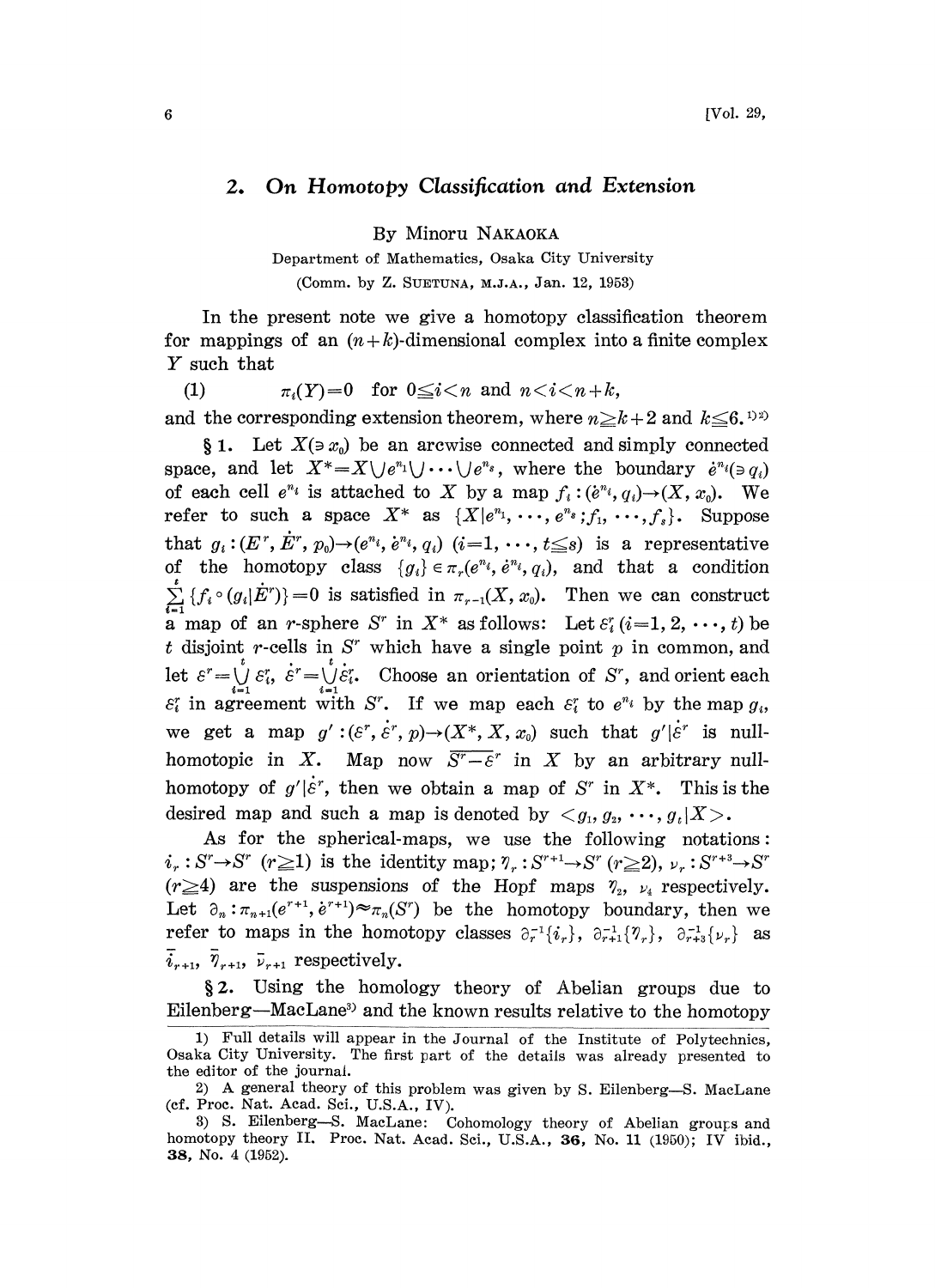groups of spheres<sup>4</sup>, we can construct a concrete  $(n+k)$ -dimensional cell complex  $R_n^k(h)$  such that  $\pi_i(R_n^k(h))=0$  for  $0 \le i \le n$ ,  $n \le i \le n+k$ and such that  $\pi_n(R_n^k(h)) \approx I_n$   $(n > k, k \leq 6)$ , where  $I_n$  denotes the integers mod h.

Example 1. The case  $h=0$ .  $R_n^1(0) = S^n$ ,  $R_n^2(0) = \{S^n | e_1^{n+2}; \alpha^1 = \gamma_n\},$  $R_n^3(0) = \{R_n^2(0)|e_1^{n+3}; \alpha^2 = \langle 2\overline{i}_n^{(1)}, |S^n\rangle\}.$  $R_n^4(0) = \{R_n^3(0) | e_1^{n+4}; \alpha^3 = \nu_n \},$  $R_n^5(0) = \{R_n^4(0)|e_1^{n+5};\quad \alpha^4=<6\bar{i}_{n+4}^{(1)},\quad \bar{\eta}_{n+3}^{(1)}|R_n^2(0)>\},$  $R_n^{\scriptscriptstyle\mathfrak{g}}(0){=}\left\{R_n^{\scriptscriptstyle\mathfrak{g}}(0)|e_i^{\scriptscriptstyle n+6},\hspace{0.1cm} e_i^{\scriptscriptstyle n+6};\hspace{0.3cm}\alpha_1^{\scriptscriptstyle 5}{=}{<}\bar{\nu}_{n+2}^{\scriptscriptstyle(1)}|S^n{>}\right\},\hspace{0.1cm} \alpha_2^{\scriptscriptstyle 5}{=}{<}\bar{\nu}_{n+4}^{\scriptscriptstyle(1)}|S^n{>} \right\},$  $R_n^7(0) = \{R_n^6(0)|e_1^{n+7}, e_2^{n+7}; \alpha_1^6 = \langle 2\bar{i}_{n+6}^{(1)}, -\bar{i}_{n+3}^{(1)}|R_n^2(0)\rangle,$  $\alpha_{2}^{6}=<\!\!2\tilde{i}_{n+6}^{(2)}|S^{n}\setminus\{e_{1}^{n+4}\rangle\}.$ 

Example 2. The case  $h=2$ .

 $R_n^1(2) = \{S^n | e_1^{n+1}; 2i_n\}, \quad R_n^2(2) = \{R_n^1(2) | e_1^{n+2}; \alpha^1\},$  $\begin{split} &R^3_n(2)\!=\!\{R^2_n(2)|e_1^{n+3},e_2^{n+3};\quad\alpha^2,\,\beta^2\!=\!<\!\overline{\tilde{\eta}}_{n+1}^{(1)}|S^n\!>\},\ &R^4_n(2)\!=\!\{R^3_n(2)|e_1^{n+4},e_2^{n+4};\quad\alpha^3,\,\beta^3\!=\!<\!2\overline{\tilde{u}}_{n+3}^{(2)},\,\overline{\tilde{\eta}}_{n+2}^{(1)}|R^1_n(2)\}\ &R^5_n(2)\!=\!\{R^4_n(2)|e_1^{n+5},e_2^{n+5};\quad\!<$  $R_n^3(2) = \{R_n^2(2)|e_n^{n+3}, e_n^{n+3}: \alpha^2, \beta^2 = \overline{\gamma}_n^{(1)}, |S^n\rangle\},$  $\begin{split} &R_{n}^{4}(2)\!=\!\{R_{n}^{3}(2)|e_{1}^{n+4},e_{2}^{n+4};\quad\alpha^{3},\beta^{3}\!=\!<\!2\tilde{i}_{n+3}^{(2)},\bar{\eta}_{n+2}^{(1)}|R_{n}^{1}(2)\!>\!\}\,. \end{split}$  $\beta^4 = \langle \bar{\gamma}^{(1)}_{n+3}, 3 \bar{\nu}^{(1)}_{n+1} | R_n^2(0) \rangle \},$  $\begin{split} R_n^{\mathfrak{s}}(2)\!=\!\{R_n^{\mathfrak{s}}(2)|e_1^{n_{\mathfrak{s}}},e_2^{n_{\mathfrak{s}}+\mathfrak{s}},\,e_3^{n_{\mathfrak{s}}+\mathfrak{s}}; \quad &\alpha_1^{\mathfrak{s}},\, \alpha_2^{\mathfrak{s}},\, \beta^{\mathfrak{s}}\!=\!<\!2\bar{i}_{n_{\mathfrak{s}}+5}^{(2)},\, \bar{\gamma}_{n_{\mathfrak{s}}+4}^{(2)}|R_n^{\mathfrak{s}}(2)\!>\!\}\,, \end{split}$  $R_n^7(2) = \{R_n^6(2)|e_1^{n+7}, e_2^{n+7}, e_3^{n+7}, e_4^{n+7}; \alpha_1^6, \alpha_2^6, \beta_1^6 = \langle \overline{\nu}_{n+3}^{(2)} | R_n^1(2) \rangle,$  $\left\{\beta_2^6 = \langle \overline{\gamma}_{n+5}^{(1)}, \overline{\gamma}_{n+5}^{(2)} | R_n^4(0) \rangle \right\} e^{n+1} \rangle.$ 

Example 3. The case  $h=3$ .

$$
\begin{aligned} R_n^*(3) & = \{S^n|e_i^{n+1};3i_n\} \quad (i\!=\!1,2,3), \\ R_n^*(3) & = \{R_n^3(3)|e_i^{n+i};\alpha^3\}, \\ R_n^5(3) & = \{R_n^4(3)|e_i^{n+5},e_i^{n+5};\quad <\! 3\bar{i}_{n+4}^{(1)},-\bar{\nu}_{n+1}^{(1)}|S^n\!>,\quad \gamma^4\!=\!<\!8\bar{\nu}_{n+1}^{(1)}|S^n\!>\}, \\ R_n^6(3) & = R_n^7(3) \!=\! \{R_n^5(3)|e^{n+6};\quad \gamma^5\!=\!<\!3\bar{i}_{n+5}^{(2)}|R_n^1(3)\!>\}. \end{aligned}
$$

In the above, the notations  $\bar{\gamma}_r^{(l)}$ ,  $\bar{i}_r^{(l)}$  (*l*=1,2) denote the maps  $(e^{r+1}, e^{r+1}) \rightarrow (e_i^r, e_i^r), \bar{i}_r : (e^r, e^r) \rightarrow (e_i^r, e_i^r)$  respectively. The orders of the elements  $\{\alpha^k\} \in \pi_{n+k}(R_n^k(0)), \{\beta^k\} \in \pi_{n+k}(R_n^k(2)), \{\gamma^k\} \in \pi_{n+k}(R_n^k(3))$  are as follows: The orders of  $\{\alpha^k\}$  (k: even),  $\{\beta^k\}$  (k: odd) and  $\{\gamma^5\}$  are all zero, and the orders of  $\{\alpha^3\}$ ,  $\{\gamma^4\}$  are 6, 3 respectively. The remainders are all of order 2.

§3. Let  $H<sup>q</sup>(K, L; G)$  be the q-th cohomology group of a complex pair  $(K, L)$  with coefficients in G. Suppose that  $t: G \rightarrow G'$  is a

<sup>4)</sup> J. P. Serre: Sur les groups d'Eilenberg--MacLane, C. R. (Paris) 234 (1952), and Sur la suspension de Freudenthal, ibid., 234 (1952).

H. Toda: Generalized Whitehead products and homotopy groups of spheres, to appear in the.iournal indicated in footnote 1.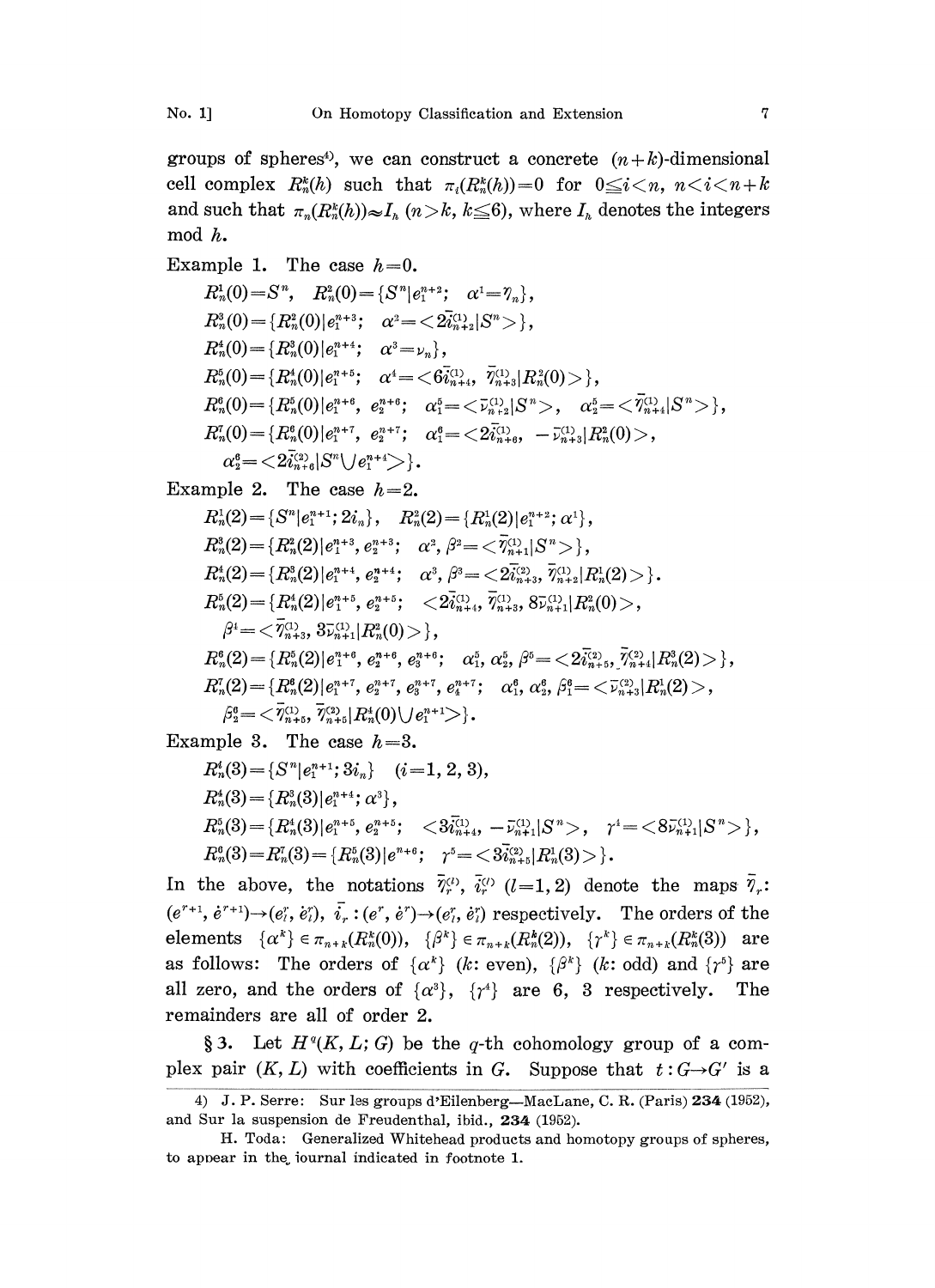## 8 M. NAKAOKA [Vol. 29,

homomorphism such that  $rt=0$   $(r=2, 3)$ . Following N.E. Steenrod<sup>5</sup>, we can define for any even  $i$  the cyclic reduced power

(2) 
$$
\mathrm{St}_r^i(t): H^{\mathfrak{q}}(K, L; G) \to H^{\mathfrak{q}+i}(K, L; G_r) .^{\mathfrak{q}}
$$

If i is odd, we have for any homomorphism  $t:G\rightarrow G'$  the cyclic reduced power  $\operatorname{St}_r^i(t): H^q(K, L; G) \to H^{q+i}(K, L; G')$ . Especially we can consider that  $St_r^1(t)$  takes values in  $H^{q+i}(K,L; G')$ .<sup>6)</sup>

(3) 
$$
\mathrm{St}_r^1(t): H^q(K, L; G) \to H^{q+i}(K, L; {}_r G').
$$

Modifying the definition of the cyclic reduced power, we can define<sup>7</sup> an operation

(4) 
$$
\overline{\mathrm{St}}_r^i(t): H^q(K, L; G) \to H^{q+i}(K, L; G')
$$

for any given homomorphism  $t: G \rightarrow G'_r$  and any odd i. t is called a trace for the reduced power.  $St<sub>r</sub><sup>i</sup>(t)$  satisfies the following properties: i)  $f^*St^*_r = St^*_r f^*$  for any map f, ii)  $\delta^*St^*_r = St^*_r \delta^*$  for the coboundary operator  $\delta^*$ , iii)  $(f-g)^* \text{St}_r^i = \text{St}_r^i (f-g)^*$  where  $(f-g)^*$  denotes the difference homomorphism for maps f, g such that  $f|L=g|L$ , iv)  $rSt_r^i=0$ . As for  $\overline{St}_r^i$ , we have also the similar properties.

Let  $\Omega^s$  be the quarternion projective plane and  $\Omega^{n+4}$  the  $(n-4)$ fold suspension of  $\Omega^s$  ( $n \geq 4$ ). If we denote by  $\{e^{n+k}(r)\}\$  a generator of  $H^{n+k}(\Omega^{n+4};I_r)$ , we have

$$
St4r{en(0)} = \pm {en+4(r)}
$$
 (r=2, 3)

§ 4. Let  $\{a\}$  be an element of  $\pi_n(Y)$ , and  $\alpha^k: S^{n+k} \to R_n^k(0)$  the map defined in Example 1. Let us consider  $S<sup>n</sup>$  as the *n*-skelton of  $R_n^k(0)$ , and let  $\alpha': S^n \to Y$  be a representative of a. Extend  $\alpha'$  to  $\bar{a}': R_n^k(0) \to Y$  and map  $\{a\}$  to  $\{\bar{a}' \circ \alpha^k\} \in \pi_{n+k}(Y)$ . Then this mapping determines a homomorphism  $\alpha^k_{*}$  of  $\pi_n(Y)$  of  $\pi_{n+k}(Y)$  if  $k=1,3,5,$ and to  $(\pi_{n+k}(Y))_2$  if  $k=2, 6$ , and to  $(\pi_{n+k}(Y))_6$  if  $k=4$ . Similary, we can define a homomorphism  $\beta^k_{*}$  of  $_2(\pi_n(Y))$  to  $\pi_{n+k}(Y)$  if  $k=2, 4, 6$ , and to  $(\pi_{n+k}(Y))_2$  if  $k=3, 5$ , by using  $\beta^k : S^{n+k} \to R_n^k(2)$ . Furthermore we can define a homomorphism  $\gamma^k$  of  $_{3}(\pi_n(Y))$  to  $\pi_{n+k}(Y)$  if  $k=4$ , and to  $(\pi_{n+k}(Y))_3$  if  $k=5$ , by using  $\gamma^k : S^{n+k} \to R_n^k(3)$ .

Finally let  $i_*: \pi_n(Y) \to \pi_n(Y)$ ,  $i_*:_{2}(\pi_n(Y)) \to_{2}(\pi_n(Y))$  be the identity homomorphisms, and  $p_{r*}: \pi_n(Y) \to (\pi_n(Y))_r$  the projection.

Taking  $\alpha^k_*, \beta^k_*, \gamma^k_*, i_*, p_{r*}$  as a trace of (2), (3) or (4), we have the various cyclic reduced powers. Using these operations, our

<sup>5)</sup> N. E. Steenrod: Products of cocycles and extensions of mappings, Ann. of Math., 48 (1947), and Reduced powers of cohomology classes, ibid.,  $56$  (1952).  $St_r^i$  coincides with the Steenrod's operation  $\int_0^r (r-1)q-i$  except the signature.

<sup>6)</sup>  $rG$  denotes the subgroup of G which consists of all the elements of order r, and  $G_r$  is the factor group  $G/rG$ .

<sup>7)</sup> For  $r=2$ , the similar operation was considered by N. Shimada-H. Uehara: Classification of mappings of an  $(n+2)$ -complex..., Nagoya Math. Jour., 4 (1952).